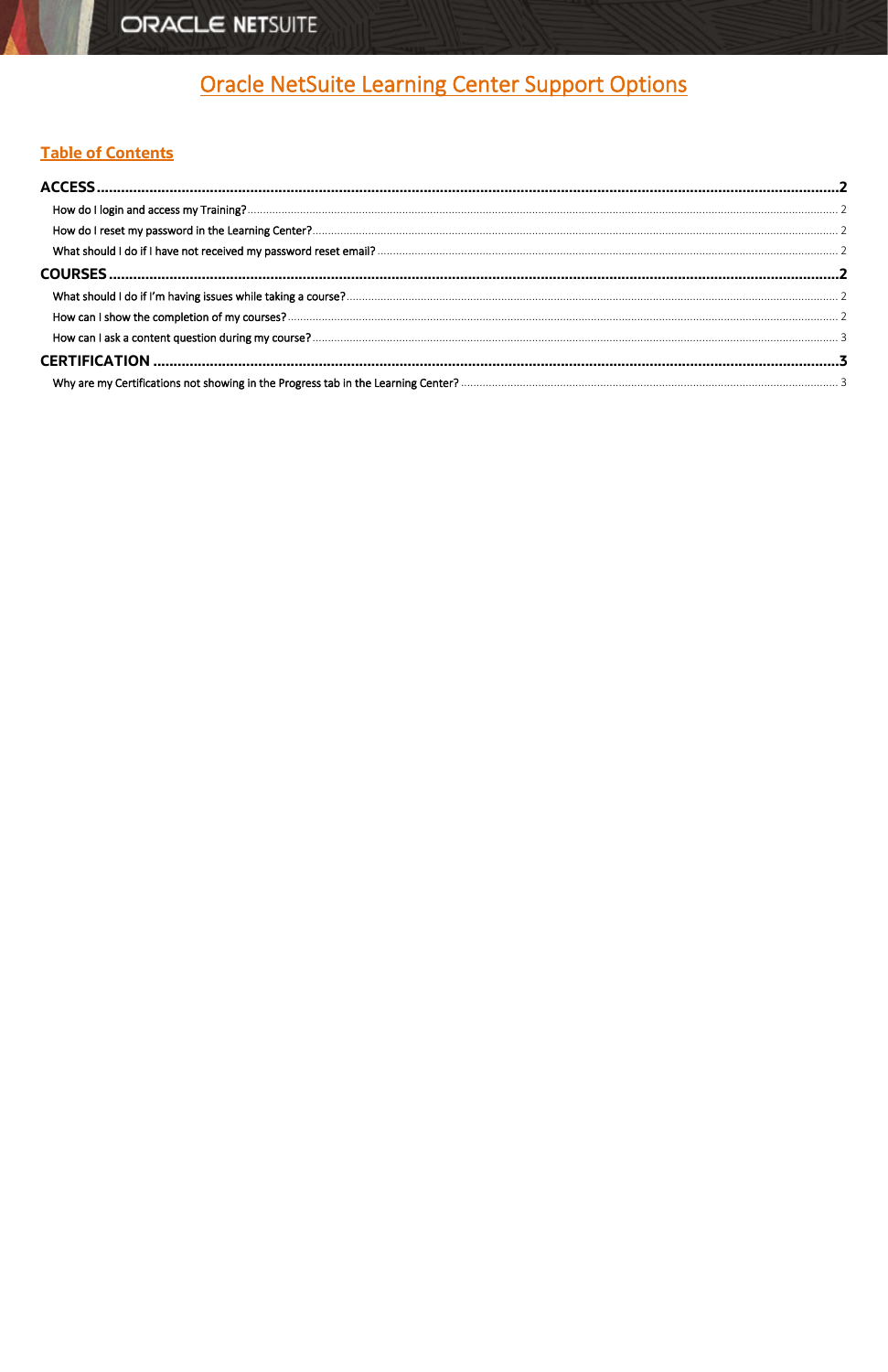# <span id="page-1-0"></span>**ACCESS**

# <span id="page-1-1"></span>How do I login and access my Training?

- 1. An activation link is required to set up your account. An email with these details was sent to your company's training primary contact or order contact.
- 2. Link your Oracle Account to your purchase. If you do not have an Oracle account, please create an account [here.](https://profile.oracle.com/myprofile/account/create-account.jspx)

For further assistance, you may send your inquiries using the [Contact NetSuite Training](https://nlcorp.extforms.netsuite.com/app/site/crm/externalcasepage.nl/compid.NLCORP/.f?formid=9604&h=AAFdikaIsKzWgOEgZeVBaV_CWvhFVzUNdF3cNNDx2iD_LLUmyhY&redirect_count=1&did_javascript_redirect=T) form.

# <span id="page-1-2"></span>How do I reset my password in the Learning Center?

- 1. Learning Center accounts are linked to your Oracle.com account. To reset your Oracle.com account, click [Forgot your password.](https://profile.oracle.com/myprofile/account/forgot-password.jspx)
- 2. Enter your Username, this would be the email address you used to activate your Oracle.com account
- 3. You will then receive an email with a link to reset your password.

#### Please look for an email from oracle-acct\_ww@oracle.com or oracle-acct\_ww in your Inbox or Junk/Spam folder.

### <span id="page-1-3"></span>What should I do if I have not received my password reset email?

- 1. Check the spam folder in your mailbox for an email from oracle-acct\_ww@oracle.com. Add the Oracle email to your address book to ensure that it is not handled as spam.
- 2. Click [resend password reset email](https://profile.oracle.com/myprofile/account/forgot-password.jspx) if you want to try and resend.

If you are still having issues receiving the Password Reset email, you can create a ticket via this [Support Link.](https://go.oracle.com/LP=49780?elqCampaignId=60550)

# How do Oracle NetSuite employees request support for the Learning Center?

For any questions regarding Learning Center access, you may send your inquiries using the [Contact NetSuite Training](https://nlcorp.extforms.netsuite.com/app/site/crm/externalcasepage.nl/compid.NLCORP/.f?formid=9604&h=AAFdikaIsKzWgOEgZeVBaV_CWvhFVzUNdF3cNNDx2iD_LLUmyhY&redirect_count=1&did_javascript_redirect=T) form.

# <span id="page-1-4"></span>**COURSES**

#### <span id="page-1-5"></span>What should I do if I'm having issues while taking a course?

If you are:

- a. Unable to launch a Course, Module, or other Training Materials;
- b. Stuck on the course landing page;
- c. Unable to see the Student Guides or Lab tab; or
- d. Seeing that Oracle NetSuite Learning Center is just loading.

#### Please ensure you are using a recommended browser or system:

- Browser must be a manufacturer-supported version of Edge, Firefox, Chrome, or Safari
- Enable JavaScript and Cookies
- Internet connection must be 1 mb or greater
- Turn off "My pop-up blockers"

#### Clear your internet browsing history:

- On your computer, open Browser
- At the top right, click More
- Click History and then History
- On the left, click Clear browsing data. A box will appear
- From the drop-down menu, select how much history you want to delete
- 

#### • To clear everything, select All time

- Check the boxes for the info you want browser to clear, including "browsing history."
- Click Clear browsing data.

For further assistance, you may send your inquiries using the [Contact NetSuite Training](https://nlcorp.extforms.netsuite.com/app/site/crm/externalcasepage.nl/compid.NLCORP/.f?formid=9604&h=AAFdikaIsKzWgOEgZeVBaV_CWvhFVzUNdF3cNNDx2iD_LLUmyhY&redirect_count=1&did_javascript_redirect=T) form.

# <span id="page-1-6"></span>How can I show the completion of my courses?

1. Navigate to your Progress tab

| <b>ORACLE' NETSUITE</b>   Learning Center |                |                         |
|-------------------------------------------|----------------|-------------------------|
| <b>⊙</b> Back                             | <b>Courses</b> | Favorites 1<br>Progress |

2. Sort the Progress column to view all courses with 100% progress together.